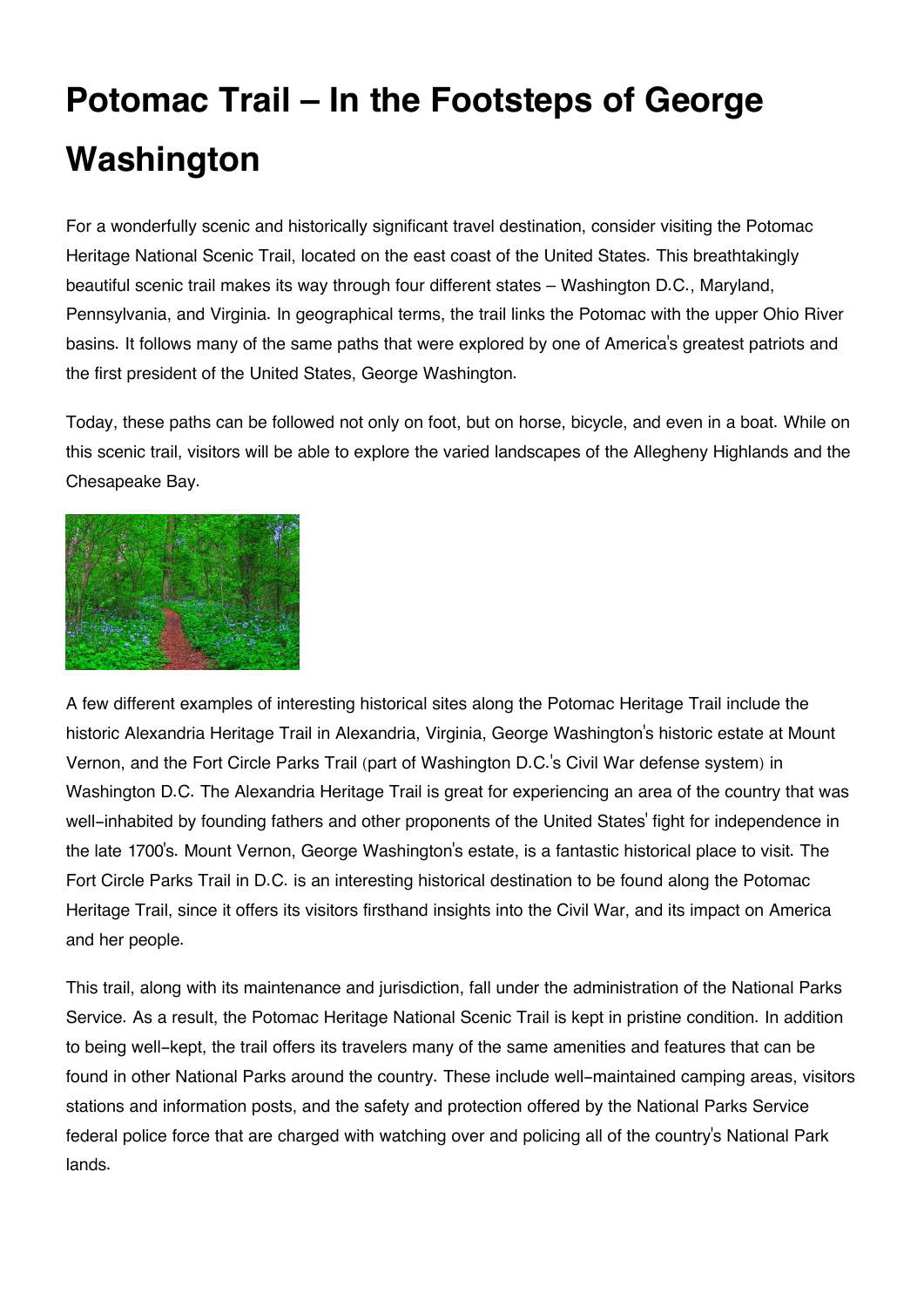

With regard to the total length of the trail, visitors can get ready for approximately 830 miles, which include both already existing trail, as well as parts of the trail that have been planned for creation by the National Parks Service, but have not yet been constructed. The trail's overall breadth spans across two major U.S. watersheds, in addition to spanning five different geographical provinces that lie in between the mouth of the Potomac River and the Forks of the Ohio trail terminus in Pittsburgh, PA. The entire area encompassed by this scenic trail is sprawling, and really quite vast relative to the respective areas of many other National Park lands.

When it comes to the fees and reservations associated with spending time on the Potomac Heritage National Scenic Trail, not all facilities along the trail corridor actually charge a fee for visitors to enter, which can be great for travelers on a budget. The facilities that do charge fees along the trail include isolated parks, certain historical sites, and designated camping areas. One example of an NPS facility along the trail's corridor that requires reservations in advance to use are the shelters that are perched along the Laurel Highlands Hiking Trail. To reserve one of these shelters, or any other specific facility that requires a reservation in advance, simply consult a Trail Management Partner (NPS affiliate) for more information.



The activities and things to do available along the Potomac trail are widely varying. Some examples of activities that people tend to do while traveling or visiting this famous historic trail include hiking, boating, horseback riding, bird watching, visiting historic sites, bicycling, running, cross-country skiing, and rock climbing. These are just some of the things to do; there are many more options for activities along this vast and far-reaching National Scenic Trail.

Date: 2013-02-25

## Article link:

[http://www.tourism-review.com/travel-tourism-magazine-potomac-heritage-trail-following-george-was](http://www.tourism-review.com/travel-tourism-magazine-potomac-heritage-trail-following-george-washington-article2045)